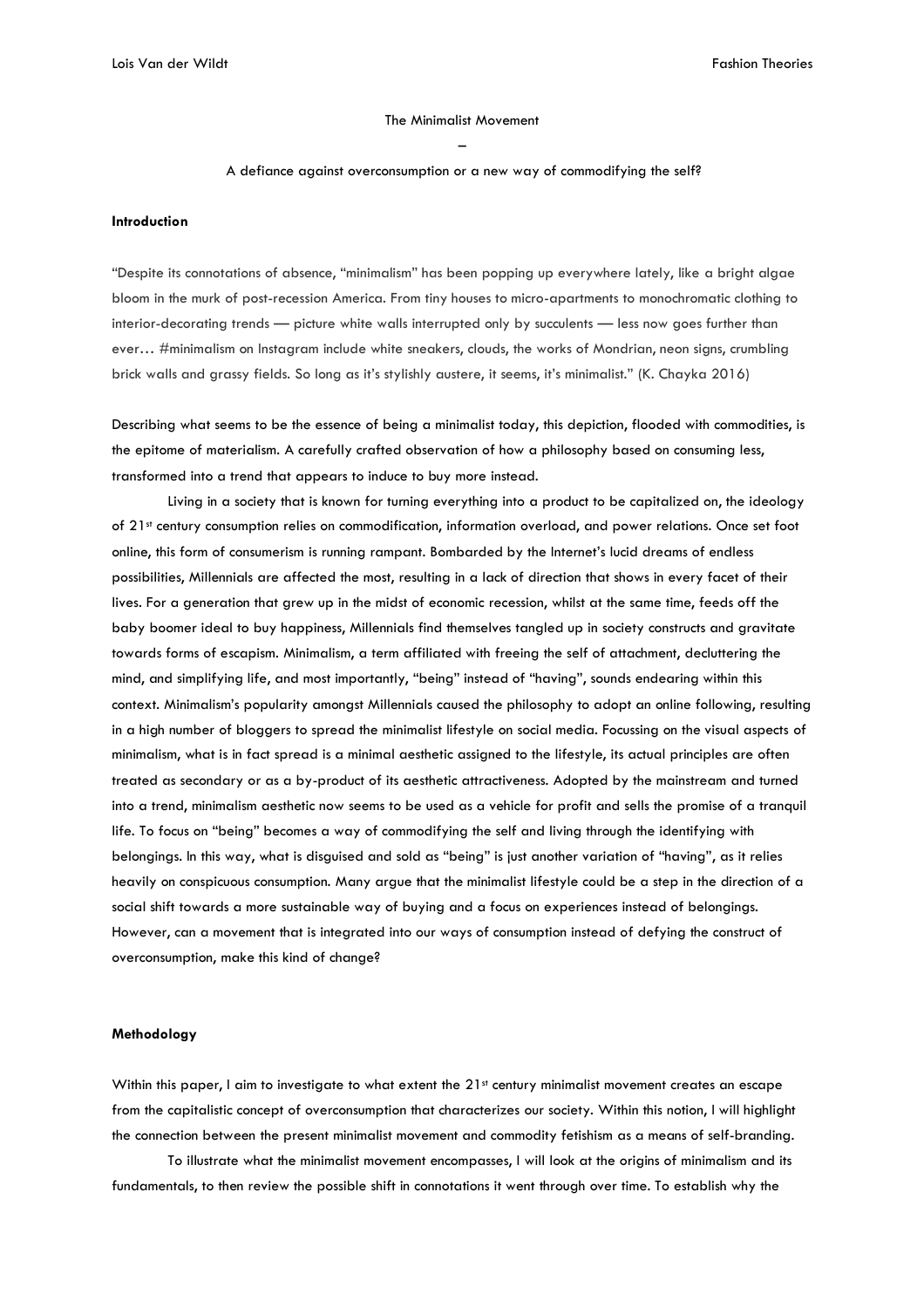minimalist lifestyle has gained attention and followers over the past few years I will research in what way the minimalist movement is a reflection of our society, and how today's capitalistic, hyper-individual, and brand aware context influences the original concept of minimalism.

In demonstrating what the current minimalist movement looks like now and what caused its possible growth, I will have a critically look at the idea of minimalism as an escape from overconsumption. Here I will demonstrate the correlation between bloggers and vloggers that label themselves as minimalists, and commodity fetishism.

Finally, through the concepts of self-branding and commodification, I will step away from minimalism as an escape and explore how a minimalist expression in the 21<sup>st</sup> century can be seen as another form of materialism.

### **Case Studies**

To gain knowledge on the connection between commodity fetishism and minimalism, I have looked into examples of people who define and promote themselves as a minimalist online. Using the Internet personality Jenny Mustard as a main example, I looked into her definition of minimalism, how she embodies and communicates this definition, and how she promotes a minimalist lifestyle on social media.

#### **Theory**

To investigate how minimalism, besides being a lifestyle, gained popularity as a fashion trend, I will use the thesis: New Fashion Minimalism in an Affluent Society: A Paradigm Shift? by Corinna Karg. Comparing the concepts of "genuine" minimalism and "faux-minimalism", Karg explores the ability for the minimalist movement to create a paradigm shift within society towards mindful consumption.

Diving deeper into one of the academic sources Corinna Karg applied within her thesis, I will use Erich Fromm's theory 'To Have or To Be?' as a parallel conversation to the discussion on the popularity of minimalism amongst Millennials. Fromm's theory evolves around his idea of "having" and "being", which is based on Zen Buddhism and shares its principles with minimalism. Written in 1976, his definition of "having" however, refers directly to modern society's issues of overconsumption and materialism and can be very insightful when looking at our current society in combination with the popularity surrounding minimalist concepts.

Discussing Joseph Davis' theory 'The Commodification of Self', I will try to draw a connection between, on the one hand Davis' ideas of selling the self as a product and identity construction through commodification, and on the other hand minimalism as a way of expressing the self. Davis' thought process behind the idea that self-branding defeats market forces could be especially helpful when trying to answer whether minimalism can step away from mass-consumption and capitalism while still influenced by commodification.

#### **Interviews**

To get a better understanding of how people that consider themselves minimalist define this movement, whether they answer to the minimalist archetype aesthetic and how they look upon the popularity of minimalism, I have interviewed three people that have adopted a minimalist lifestyle.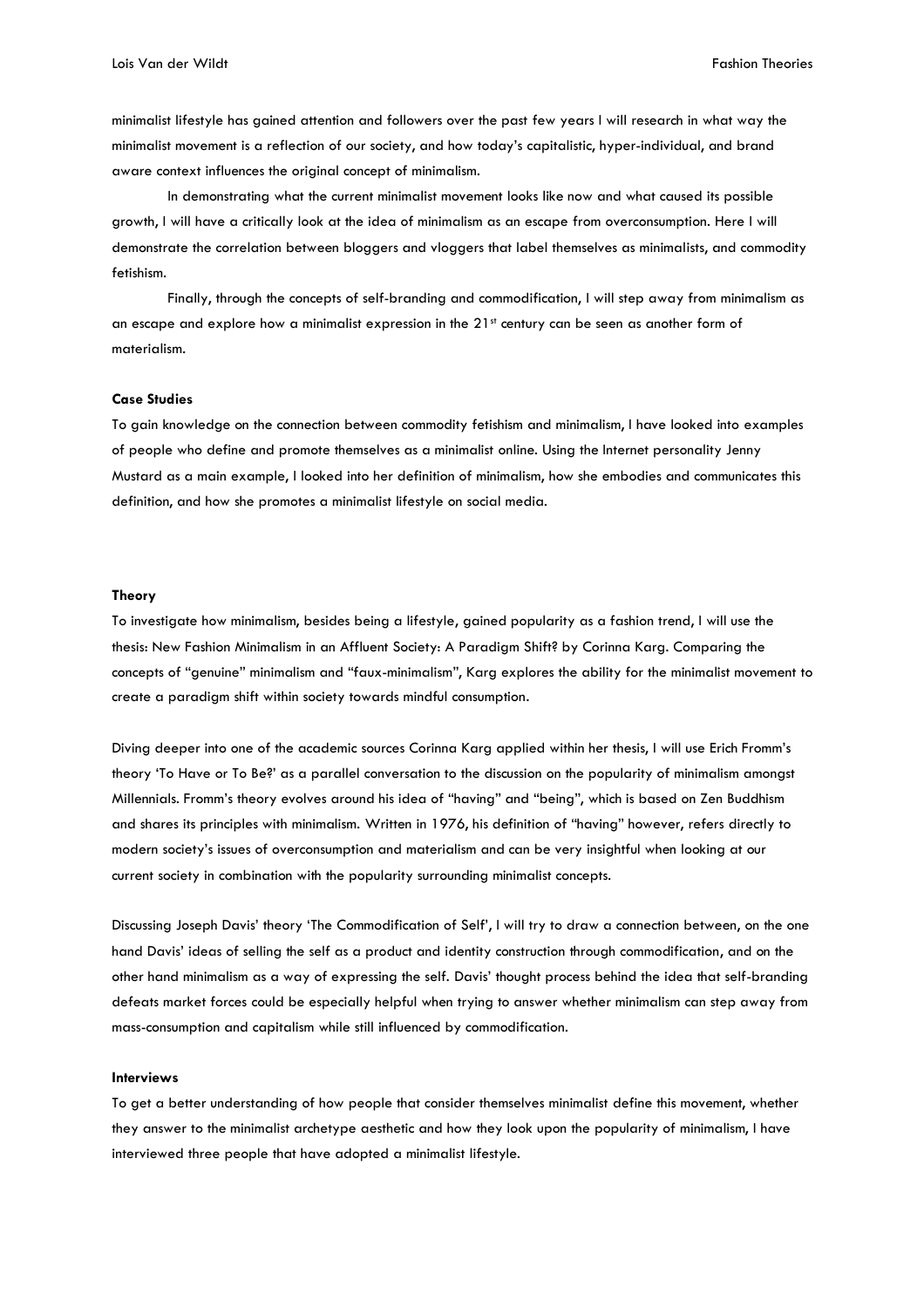Developing an image of how people define themselves through the concept of minimalism can provide interesting insights about the shift in meaning of minimal living and the thinking of minimalism through the concepts of selfbranding and commodity fetishism.

## **1 // Minimalism – The "Origins"**

Whereas the roots of minimalism are said to have been established in Japan, the term 'minimalism' has been used in a variety of contexts, adapted and appropriated, stretched and shaped to an all-purpose idea. As many coin the Japanese practice of Zen Buddhism as the source of origin, the concept of minimalism seems to have started out as a philosophy.

Buddhist believes rest on the idea that everything is impermanent, and therefore swears off the making of permanent relationships to anything. "Everything is subject to change and that suffering and discontentment are the result of attachment to circumstances and things which, by their nature, are impermanent. By ridding oneself of these attachments, including attachment to the false notion of self or "I", one can be free of suffering." (S. Nagatomo 2015) In this context, Buddhism also believes that when we do not let go of attachments, we feel anxious and uneasy. By "being" instead of "having", the Buddhist finds happiness in the reducing of desires as a means of decluttering the mind. (S. Nagatomo 2015)

Zen therefore, relies on the Buddha principles which are defined as:

- Letting go of attachment
- Reducing suffering and increasing happiness
- Mindfulness and focus
- Kindness and compassion

Zen aims at a perfection of personhood, a sense of full self-control and an embodiment of wisdom and compassion. To achieve this, one must break free from ego- consciousness and achieve the state of "no-mind". This brings your mind to a stage that is not delimited by ideas, desires, and images. In other words, "no-mind" means to be conscious, and to be conscious means to let go of preconceived notions. What is achieved through the state of "no-mind" the Japanese call "self-cultivation", an embodiment of non-discriminatory wisdom. (S. Nagatomo 2015)

As soon as Zen Buddhism gained followers in Japan, it began to infiltrate into Japanese culture, where minimalism transformed from a philosophy to a lifestyle. This gave people the opportunity to use the ideas of the Buddha and the principles of Zen within every facet of life. Soon after that, minimalism became part of Japan's art forms, as a means of spiritual gain focused on calmness, simplicity, and self-growth. The idea behind these art forms always focussed on the notion that the nature of material life is illusory, and so its aesthetic reveals the essence of an object through the removal of the unnecessary. (M. Lim 2016)

The term "minimalism" entered our Western society in the 1960's. Known as 'Minimal Art', this movement was evidently rooted in the Japanese 'Zen Buddhist' philosophy and adopted many of the aesthetics of Japanese art forms. Originally coined a reaction against 'Abstract Expressionism', which had a chaotic and subjective nature, minimalist art was known for its geometric abstraction and claimed to be more objective than its predecessor. (J. Wolf 2017) Minimalism's philosophy then, is not defined by self-expression and allows for an interpretation that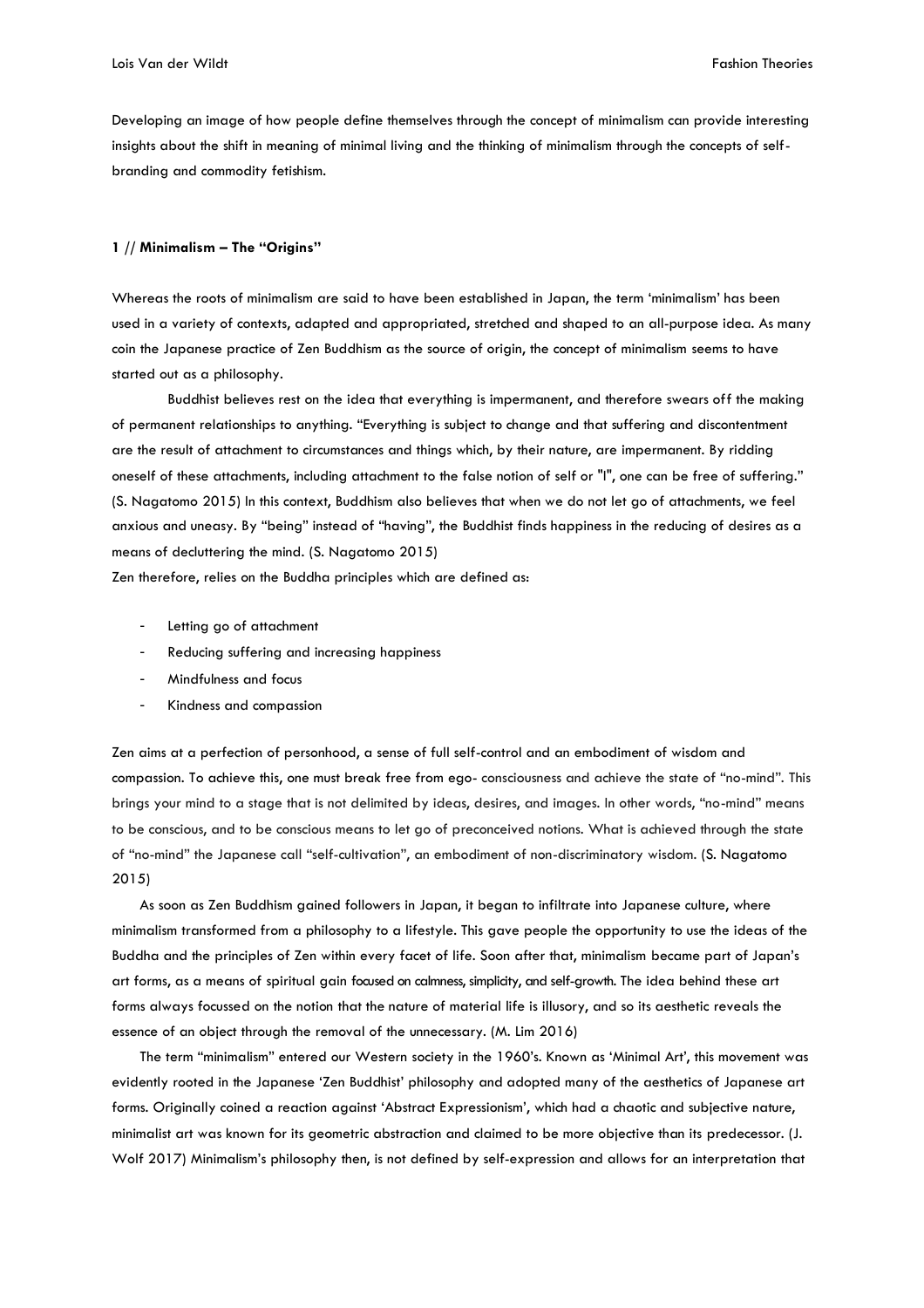is not based on the world's preconceptions. Later on, this concept of minimalism defined itself in a broader context and spread across the fields of design, fashion and architecture.

David Raskin, a professor of contemporary art history, assumes that the meaning of minimalism shifted as it was adopted into Western consumer culture and transformed into a vehicle for social status. "One of the real problems with design-world minimalism is that it's just become a signifier of the global elite. The richer you are, the less you have." (D. Raskin as cited by K. Chayka 2016) At this point Chayka calls minimalism "visually oppressive", claiming that: "These minimalist-arrivistes present it as a logical end to lifestyle, culture and even morality: If we attain only the right things, the perfect things, and forsake all else, then we will be free from the tyranny of our desires." (K. Chayka 2016) Here, instead of mimicking the Japanese infiltration of minimalism into an aesthetic that embodies Zen's philosophy, the Western adoption of the minimalist aesthetic seems to have left a lot of the Zen principles behind and focusses not on the spiritual qualities of the minimalist aesthetic but on the high status it has accommodated in Western society.

#### **2 // Minimalism - Resumed**

"Minimalism is a tool that can assist you in finding freedom. Freedom from fear. Freedom from worry. Freedom from overwhelm. Freedom from guilt. Freedom from depression. Freedom from the trappings of the consumer culture we've built our lives around. Real freedom." (R. Nicodemus, J, Fields Millburn n.d.)

Over the past few years, the minimalist lifestyle has attracted a lot of followers, and this especially amongst Millennials. A post-baby boomer generation, these 20 to 35 year olds prefer experiences, where others granted higher value to material goods. (C. Karg 2015, p. 2) Referring back to the minimalism principle of "being" instead of "having", the millennial chooses to place emphasis on "making a life" instead of "making a living." (Ng, L. Schweitzer and S.T. Lyons as cited by C. Carg 2010, p. 15). The internet gave millennials a voice that enabled them to enter global debates on topics such as equality and sustainability, and educated them on the misconducts of Western social structures. Challenged with problems such as debt, lack of housing, poor career prospects, and lack of direction (Altavena as cited by C. Karg 2012, p. 15), Millennials' trust in society's mechanisms decreases extensively. The Guardian refers to Generation Y's lack of direction as a result of the overwhelming amount of possibilities available to them. (K. Lyons 2016) "The baby boomer generation had everything mapped out for them, but, for good or bad, we are more interested in enjoying our moment of freedom." (K. Lyons 2016) A seeming translation of this freedom is the overwhelming choice of available products. As today's society is marked by capitalist overindulgence that translates in the booming market of mass consumption and the bombardment of online advertising, a tendency of escapism came to being and Generation Y grew dissatisfied toward "owning" and a preference towards "experiencing".

Erich Fromm stresses the importance of this shift in his book 'To Have or To Be?'. Fromm claims that "only a fundamental change in human character from a preponderance of the having mode to a preponderance of the being mode of existence can save us from a psychological and economic catastrophe" (E. Fromm 1976, p. 165). Returning back to the popularity of minimalism amongst Millennials, Fromm implies the solution for the loss of direction of Millennials is the embodiment of the "being mode". In terms of consumption, this means stepping away from the importance given to material goods, and in terms of the mind, this might be interpreted as the repudiation of the attempt to fill the spiritual gap with consumption. (E. Fromm as cited by C. Karg 2015, p. 11) "What the digital natives really want is a less cluttered and more meaningful life, experience instead of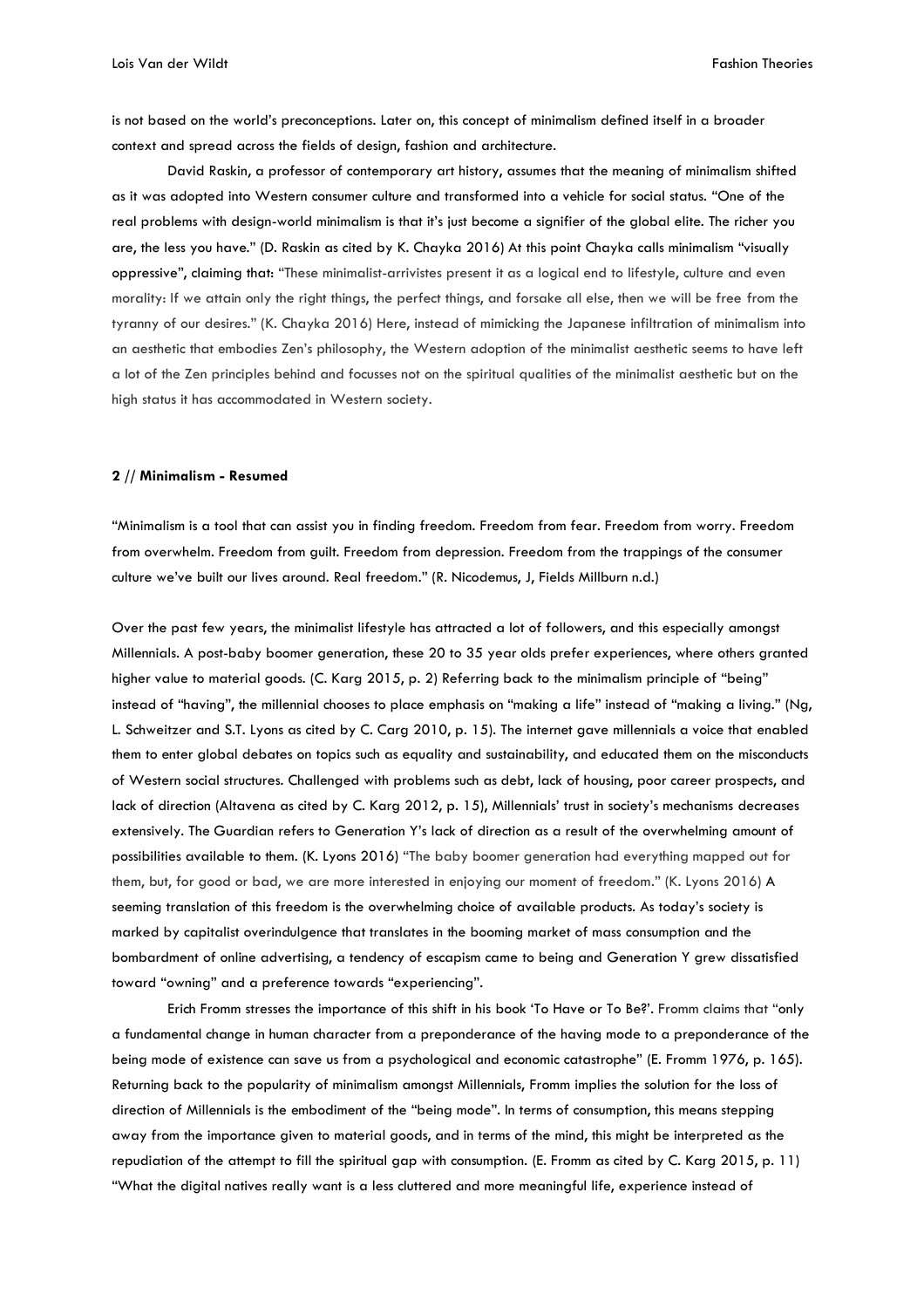possession and a more balanced life than that of their baby-boomer parents." (D. Graham as cited by C. Karg 2012, p. 15).

Besides minimalism's gain in popularity, what is most apparent is how many people stress the moving towards a minimalist way of reforming society as a solution for overconsumption. "Minimalism will never go mainstream. Society, consumerism, and advertisements have so fed the natural selfish tendencies of humanity. Environmentalism can go mainstream… industries can sell Green. Simplicity has gone mainstream… industries can sell simplicity. But minimalism, by its very definition, cannot be marketed to a world built on consumerism." (J. Becker 2010) If minimalism is unmarketable and uninfluenced by consumer culture than it might well be the answer to a lot of other issues our profit-focussed society has caused. Besides economic recession, buying our way to happiness has shed light on the numerous amount of environmental problems it set into motion. "Enormous consumption has global, environmental and social consequences. For at least 335 consecutive months, the average temperature of the globe has exceeded the average for the 20th century… This temperature increase, as well as acidifying oceans, melting glaciers and Arctic Sea ice are "primarily driven by human activity." Many experts believe consumerism and all that it entails — from the extraction of resources to manufacturing to waste disposal — plays a big part in pushing our planet to the brink." (G. Hill 2013) Another article goes on stating that: "We have an economic system that fetishizes GDP growth above all else, regardless of the human or ecological consequences, while failing to place value on those things that most of us cherish above all — a decent standard of living, a measure of future security, and our relationships with one another." (N. Klein as cited by R. J. Karunungan 2017) It seems again that a minimalist lifestyle is pointed out as a way of living that does not exhaust our resources. Here the minimalist shift in desires is stressed, as instead of finding value in things that harm our planet, minimalists find it in experiences and the joy of buying less and thus living sustainable. It is arguable that people are slowly revisiting their attitude towards possessions, and oversaturating their environment with belongings seems to become less attractive than it has been before. Instead there appears to be occurring a shift towards a preference for decluttering that flows further in an interest towards sustainable as well as ethical practices. (Bloomberg as cited by D. Weinswig 2016)

Adopting a philosophy that rests on the simplification of life through the discarding of attachments however, is a difficult task within a contradictory context of brand awareness, hyper individuality and conspicuous consumption. As I mentioned before, whereas minimalism started out as a lifestyle, later on it got reinterpreted as an art movement to then briefly infiltrate into an aesthetic realm. It is only natural that within our 21<sup>st</sup> century society, what is picked out and re-appropriated is the aesthetic potential of minimalism. Disguised as a lifestyle for the serene and self-less, 21<sup>st</sup> century minimalism centralises around appearance and status. "There's an arrogance to today's minimalism that presumes it provides an answer rather than, as originally intended, a question: What other perspectives are possible when you look at the world in a different way? The fetishized austerity and performative asceticism of minimalism is a kind of ongoing cultural sickness." (K. Chayka 2016) It looks like this interpretation of minimalism has picked up where 1970's minimalism left off, only now this aesthetic is not communicated solely through design world elite, as within today's society structures, the Internet is taking a lead position in the conversation around minimalism.

## **3 // The Trendification of Minimalism**

**Minimalism as a Vehicle for Online Movements**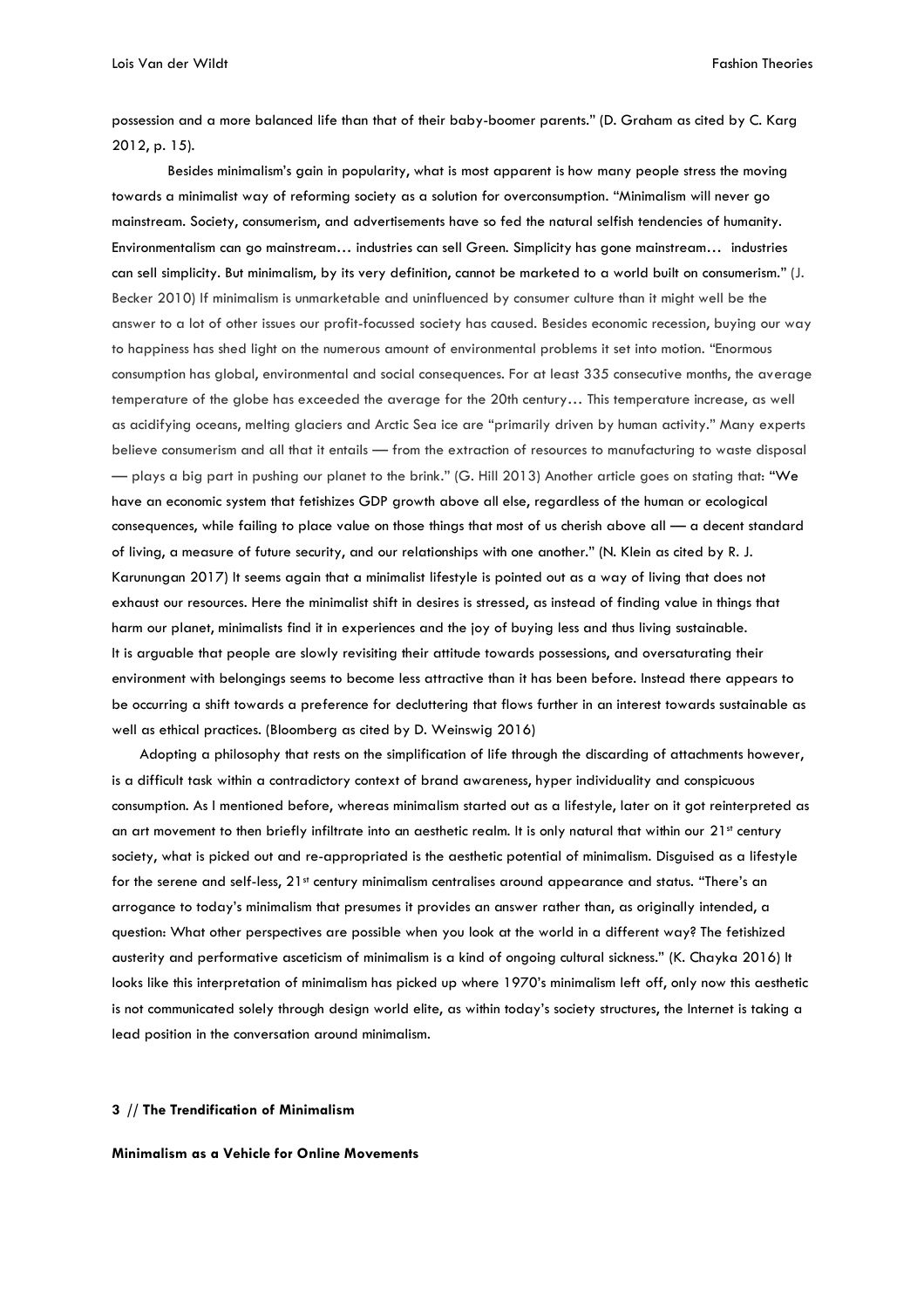"Advertisements rail against the conventional demands of society and sell products as instruments of liberation. Brands of jeans signify rebellion and rule breaking, fruit drinks and sneakers have countercultural themes, and cars let us escape and find ourselves. In the person of the bourgeois bohemians or "Bobos," as journalist David Brooks portrays them, we have a social type that lives on precisely this model of "self-determination," merging an ethic of non-conformism and impulse with a vigorous consumerism." (J. Davis 2003, p. 45)

In 'New Fashion Minimalism in an Affluent Society – A Paradigm Shift?', Corinna Karg analyzes the online conversation surrounding minimalism through the observing of bloggers and vloggers. Describing a phenomenon called "faux-minimalism", she stresses what happens when the online communication of minimalism integrates aesthetic as its biggest point of reference. Karg suggests that: "The main reasons for minimalist style are both practical as well as emotional. On one hand, the bloggers cited limited space and finite financial resources. On the other hand, they discussed a desire to live a decelerated, simpler, more "authentic" life that prioritizes "being" rather than "having."" (C. Karg 2015, p. 1) These motivations manifest in a multitude of social media movements that focus on the "being" above "having" philosophy. First, Karg describes movements that express minimalism in materials and names social media trends such as 'The Great American Apparel Movement' as examples. What is notable is that these sustainable movements have reached further than fashion and seeped into all aspects of everyday life, such as eating and living. "The Tiny House movement" and "Vegan movement" are examples of this. In this sense, the minimalism that is communicated online is not only focusing on aesthetic, but also on a minimalist lifestyle. What the fashion focused movements are most prominent in doing however, is to create opportunity for the fashion industry to make a trend out of the principle of simplifying life. First described as a way for people to escape "the hamster wheel of novelty" (C. Karg 2015, p. 4) by opting for timeless clothing, these minimalist fashion movements created a following that opted for the stylish qualities of minimalist aesthetic but opting out of the initial meaning that grounds in philosophy, spirituality and ethics. Reducing minimalism to a superficial aesthetic, "faux-minimalist" bloggers abandon minimalism's simplifying and reducing qualities, as they feature new outfits on social media nearly every day, containing monochromatic basics that adopt the metonymy of authentic minimalism. (C. Karg 2015, p. 4) What happens then, is that the "trickle up" system fashion is so known for, is applied onto the concept of minimalism, and what first was an attempt to distance oneself from belongings becomes a prime victim of conspicuous consumption. Seeping into the realm of mainstream media, minimalism was appropriated as a trend, a fashion trend above all. The popularization of this aesthetic focused version of minimalism created opportunity for high-street brands to create a market for "fauxminimalists". Marked by fast fashion, unethical practices, and profit based mass production, the initial meaning of minimalism gets lost within our society as its adopted, like anything else, as a vehicle for profit. "As an outgrowth of a peculiarly American (that is to say, paradoxical and self-defeating) brand of Puritanical asceticism, this new minimalist lifestyle always seems to end in enabling new modes of consumption, a veritable excess of less. It's not really minimal at all." (K. Chayka 2016)

#### **Commodifying the Minimalist Self**

"The very character of life seems increasingly consumeristic and commercial." (n.a., The Hedgehog Review 2003)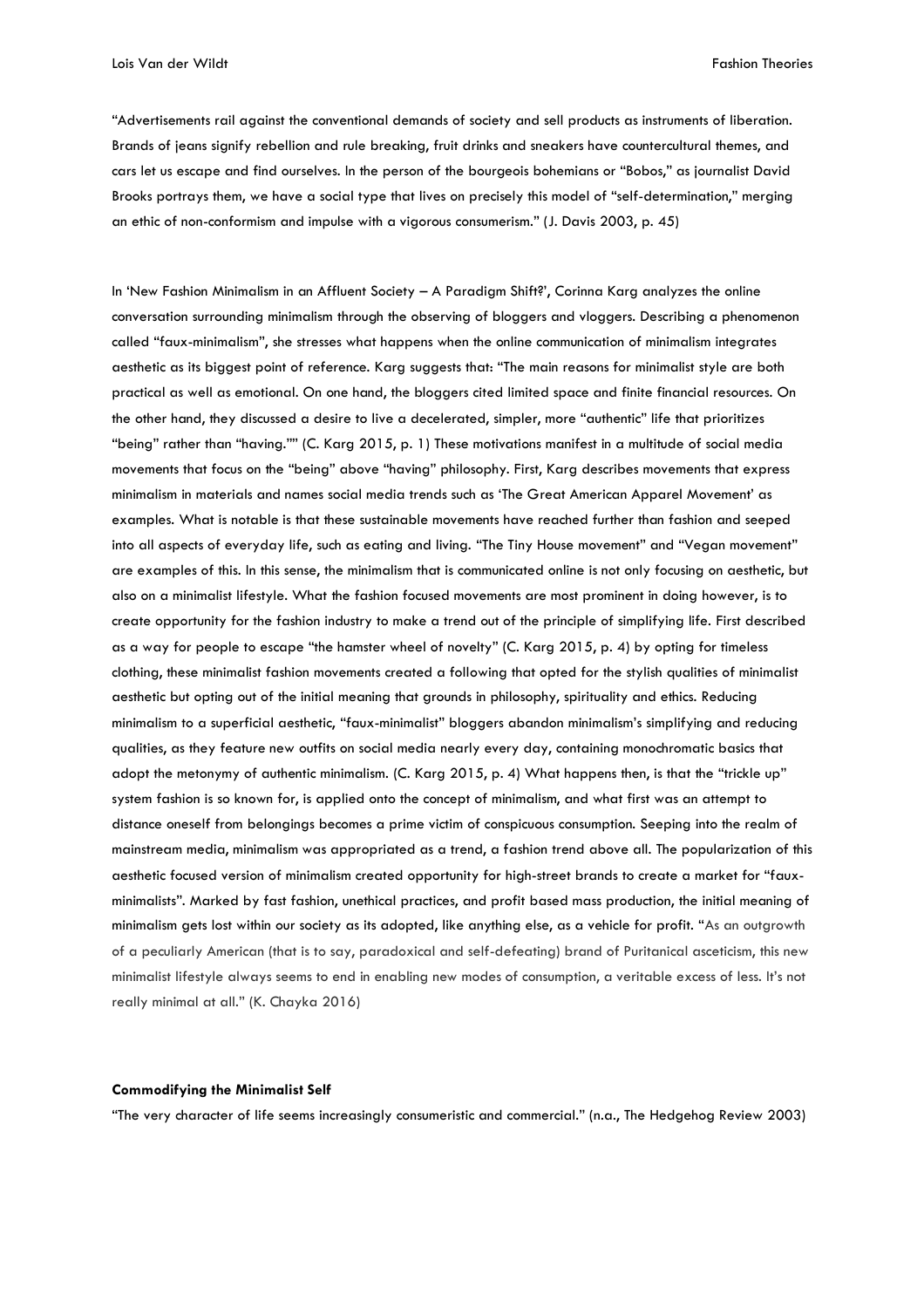Lois Van der Wildt Fashion Theories

Ultimately, even though the act of selling is inherently not in line with a minimalist lifestyle, what brands are selling is a minimalist identity. What I mean with this is that, by conveniently using the connotations that are connected to minimal looking clothing as a means to sell, these clothing items are turned into commodities to be bought as an extension of identity expression. "To the degree that social identities are attenuated as the mooring of self-identification (and this, of course, is widely variable), companies can position their goods and images (and ever more precisely with niche marketing) not simply as fulfilling desires but as meeting a felt need for connection, recognition, and values to live by. At the same time, consumers can feel liberated, seeing their consumption choices as facilitating an expressive self and the articulation of personal style without the constraints of tradition or convention." (J. Davis 2003, p. 46) Applying this to minimalism, what ultimately happens with transforming into a trend is that people do not need to live by the principles of minimalism to belong to this community and be perceived as a minimalist, and as minimalism gained a lot of positive connotations over the years, this seems like the logical thing to do when in need of a status boost.

To illustrate the idea of minimalism as a vehicle of commodification of the self, I looked into an Internet persona that engages with this phenomenon and illustrates symptoms of what Corinna Karg calls a "fauxminimalist". Promoting herself as the ultimate minimalist guru, Youtuber, blogger and brilliant brander (Fig. 1) Jenny Mustard makes money by telling you how to live a minimalist life. Claiming to not selling the idea of minimalism as its expression is different for everyone, she quickly contradicts this statement by making videos such as "10 things every minimalist needs" and "How to become a minimalist". Contradictions seem to be a reoccurring trend when analyzing Jenny's online presence. To demonstrate the further paradoxes Jenny Mustard illustrates, it is evident to acknowledge her online performance correlates with the stereotype that has been created around the minimalist lifestyle. As a result of the trendification of minimalist aesthetics, the overall popularity of minimalism with Millennials, and the present zeitgeist that is slowly moving towards a preference for decluttering, the 21st century minimalist trend gathered a number of added characteristics and set a lot of movements into working that refer to a lifestyle rather than merely a fashion trend. Some of the examples I already mentioned before illustrate this idea. Whilst phenomena such as veganism, sustainable housing and no-waste shopping get associated with the minimalist lifestyle, whoever claims to be a minimalist must adopt these phenomena as well. To stress the importance of "must" in the previous sentence, I will look at Jenny Mustard's video "5 annoying myths about minimalism". Here Jenny calls out all stereotypes that have formed around minimalism such as adopting a vegan diet, an all-white aesthetic and a spacious looking home. Funnily enough, she joins her arguments with statements like "Your home does not have to be sparse and white. Our home is, but you know you don't have to adopt this if you're a minimalist.", "I think it makes sense that veganism and minimalism go together, I mean you don't have to, I mean we are vegan, but cause a lot of minimalists care about the environment and about saving the earth resources etc. It usually goes together." (J. Mustard 2017) and "If you look at minimalism online, it's more about like some kind of art music that kind of movement that has a way back when, so it doesn't have anything to do with how many stuff you can own or how wide your apartment is or how much make up you can wear, it's just made up, there are no rules at all. It's more about consciously owning stuff". (J. Mustard 2017) This last statement highlights the insignificance she grants to the history of minimalism, and the idea that minimalism and owning stuff can now be put together without seeming contradictive. Calling out minimalist stereotypes whilst embodying them all at the same time is in fact the result of personifying what sells best and what makes seemingly the best version of a minimalist. "We identify our real selves by the choices we make from the images, fashions, and lifestyles available in the market, and these in turn become the vehicles by which we perceive others and they us. In this way, as Robert Dunn has written, self-formation is in fact exteriorized, since the locus is not on an inner self but on "an outer world of objects and images valorized by commodity culture." (R. Dunn as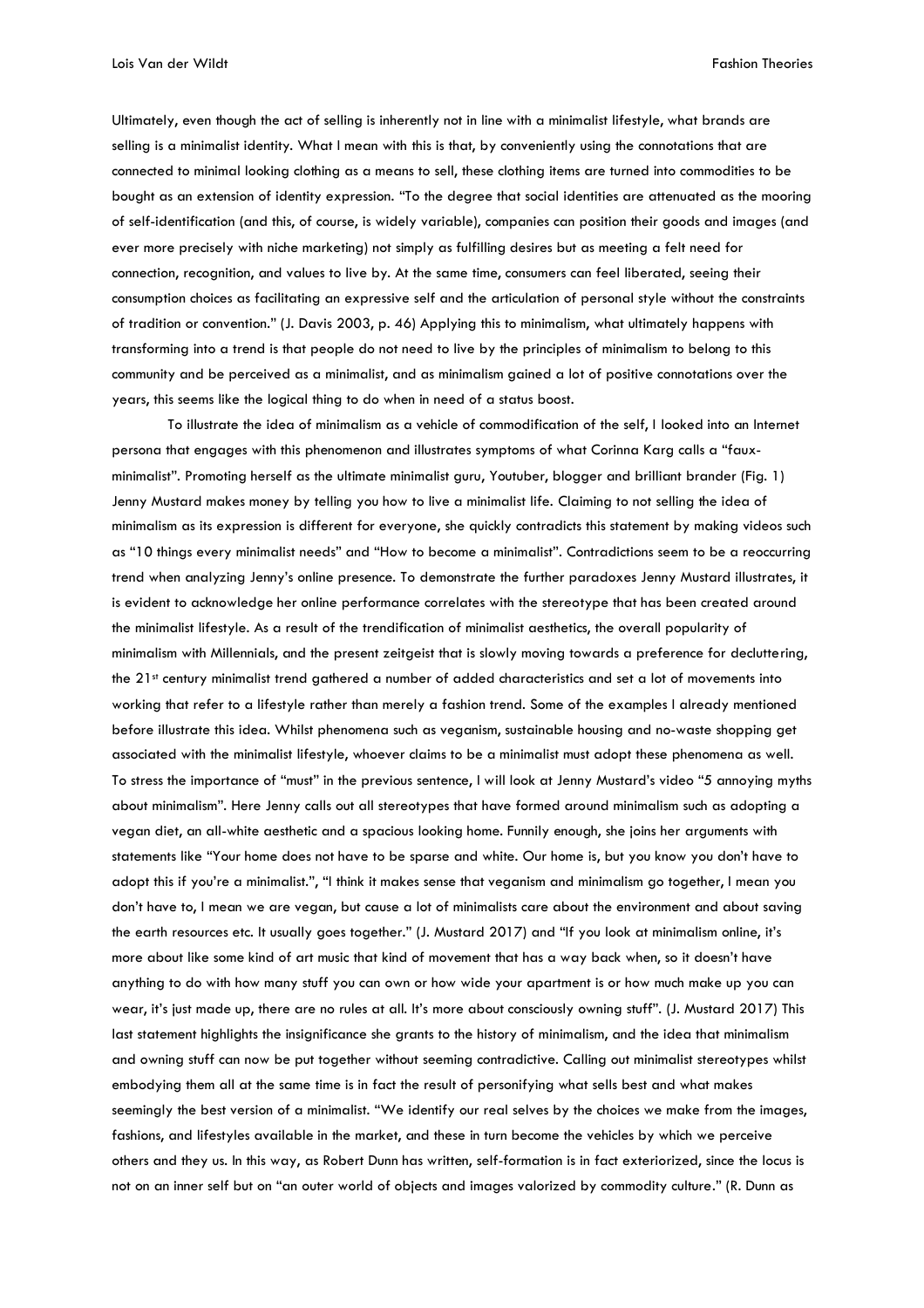Lois Van der Wildt Fashion Theories

cited by J. Davis 2003, p.46) This act of self-optimization criticizes everyone that does not adopt the minimalist lifestyle as it is constructed in our society. To be colourful is not to be a minimalist. What makes minimalism visible to others is regarded important here, whether your actions and mindset move towards a minimalist way of thinking is not.

Comments on Jenny Mustard's video include "I get frustrated when I look for minimalist design ideas on Pinterest because it's not minimal at all. They have a million things in those rooms like a stupid black and white globe on the bookshelf and millions of little trinkets. A white colour palette does not make you a minimalist." and "The concept of 'true minimalist' goes against everything this video is about! " But what is a true minimalist these days? According to Jenny Mustard, it is someone who surrounds him/herself with minimal looking things that do not serve a practical purpose, but radiate the appearance of decluttering. (Fig. 2) "To self-brand, therefore, individuals must get in touch with their skills, the "selling parts" of their personality, and any and every accomplishment they can take credit for. "packaging counts—a lot… Like the famous brands that have become a part of our consciousness, self-branders have to go about enhancing their profile and increasing their visibility through marketing, marketing, marketing. Via self-promotion, they too can become objects of desire." (J. Davis 2003, p. 15) Bombarding her Instagram with sponsored messages that sell minimal looking products (Fig. 3), it seems the original idea of minimalism is completely lost in the commodifying nature of today's society. Davis briefly explores the idea that this act of commodification of the self can be seen as a way to defeat market forces at its own game, however reducing the self to a product is something companies have been doing long before self-branding, and so this act is not outsmarting these business, but surrenders to its logic and demands. "We become more narrowly instrumental, impersonal, and contingent. To be successful at Me. Inc, my traits, values, beliefs, and so on—the qualities by which I locate myself and where I stand— must be self-consciously adopted or discarded, emphasized or deemphasized, according to the abstract and competitive standards of the market." (J. Davis 2003, p. 48) In this sense, using minimalism to define the self by, contradicts the true meaning of what minimalism stands for and therefore loses every possibility this movement has to provide an escape from consumer culture.

The last contradiction I want to illustrate in Jenny Mustard's online presentation is the argument that being a minimalist means to be privileged. In the video "10 things every minimalist needs," Jenny suggests that the purchase of these 10 things will simplify life and make it easier to become a minimalist. These things include: fast Internet, a dishwasher, a clothes steamer, high-quality equipment, and most importantly, "something beautiful to look at and just be like "this is beautiful."" (J. Mustard 2017) Defining the act of becoming a minimalist by referring to the owning of luxuries, opposes the minimalist principle of simplifying life through the releasing of emotional attachments, and underlines Raskin's argument that minimalism has become a signifier of the global elite. (D. Raskin as cited by K. Chayka 2016) By encouraging others to aspire to own the "right" things, Jenny Mustards directly bypasses the idea that a minimalist's belongings only rest on practicality and directly emphasises the link between being a minimalist and conspicuous consumption: the acquiring of luxury goods and services to publicly display economic power and acquire social status.

### **The allure of 21st century minimalism**

To get an idea of the influence Internet personas such as Jenny Mustard have on the idea millennials have of minimalism, it is evident to look at people who define themselves as a minimalist, without making profit out of this. Whilst these "minimalists" do use the concept to define themselves through, the fact that they adopt this lifestyle without the intention of capitalising on it can highlight possible different motivations for adopting a minimalist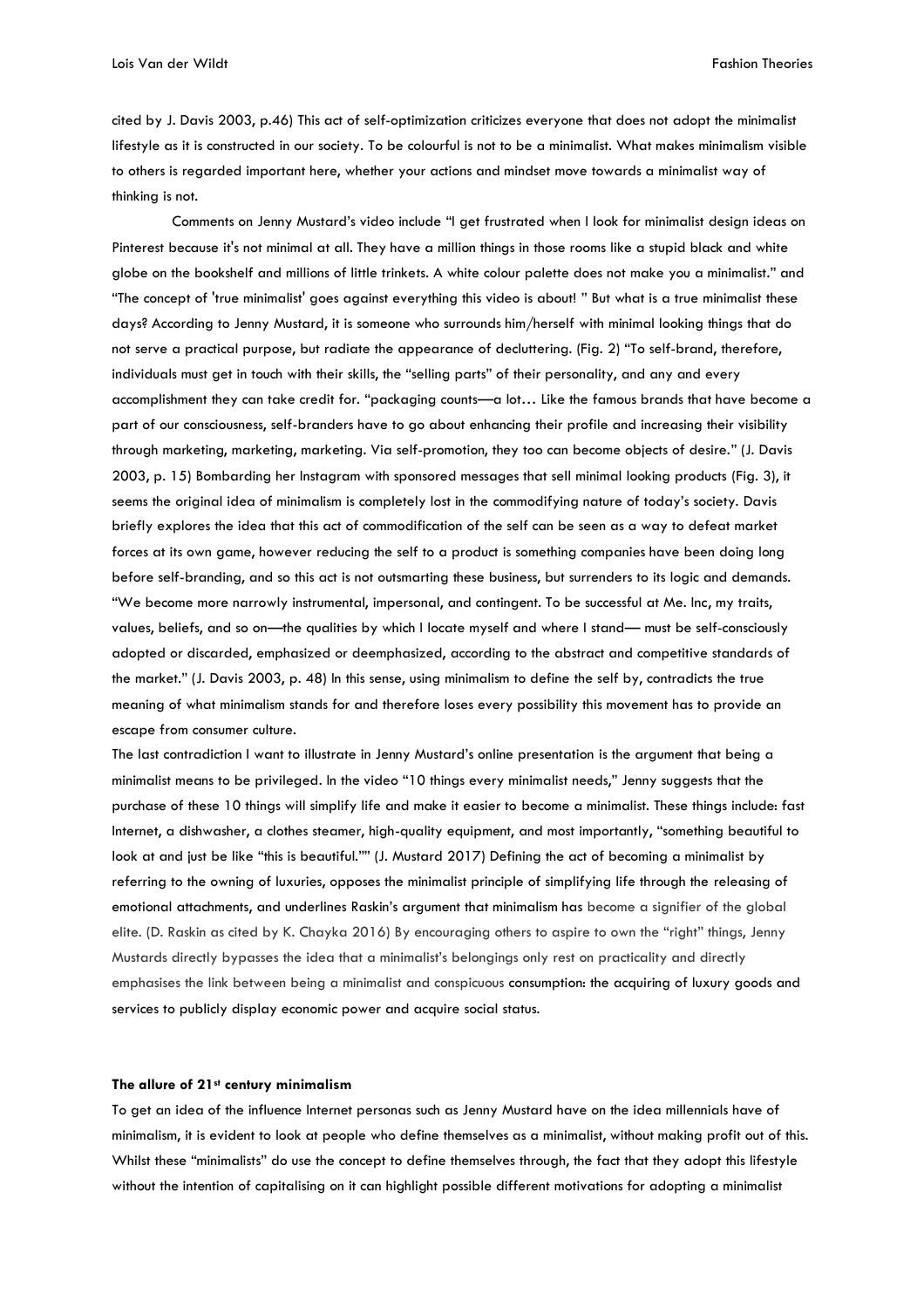Lois Van der Wildt Fashion Theories

lifestyle within our society and might show that there is more behind the appearance of minimalism as vehicle for status gain.

When interviewing these minimalists, the overall idea of what being a minimalist means in our present society was very consistent. When asking the participants how they would describe a stereotypical minimalist, they immediately referred to aesthetic characteristics such as the "#allwhiteeverything" look, followed by a lot of brand name drops such as COS. Adrienne states that: "This person is super stylish, wearing straight shaped basics without any frills and furbelows and owning brands like COS and other Scandinavian brands. This is really just a stereotype, or maybe that's the fashionable version of it. However, I think a true minimalist is a bit different from that… Minimalism roots in traditions like the Japanese Zen philosophy before it became more of an element in Western architecture, design, art, and maybe even music if you think of ambient and grime?! Anyways, I think at the moment, the minimalist lifestyle is mostly driven by online society. But hey, if that spreads more environmentally-friendly living, that's cool!" (A. Mönkediek 2107) Referring to Jenny Mustard as the most popular blogger she follows online, this ties into the argument I stated before, that minimalism is now solely based on a system of commodification and aesthetic characteristics, losing its original philosophy. What Adrienne does establish here is the distinction between minimalism as a trend and true minimalists, who do live by the original meaning of minimalism as originated from Zen philosophy. What is also apparent is that she connects the popularity of the minimalist trend to the rise of environmentally friendly practices. However, when looking at the answers of other participants, the connection between minimalism and sustainability is not a necessary one. When asked if being environmentally conscious is part of the minimalist lifestyle, all participants answered yes, however, when asked if they themselves were environmentally friendly, answers such as: "my' minimalism does not really tie into that. It's more of a tool to make the most out of my own life and to get a sense of clarity and peace." (S. De Groote 2017) and "I see it more as an aesthetic (fashion, interior, etc.) way of living. I don't really consume less as I still buy a lot of clothing." (J. Volleberg 2017) popped up. What is also interesting, is how all contestants seem to try and live a simplified life one way or another, but two out of three mentioned this does not lead to consuming fewer clothing items. "When it comes to clothing, I still consume to be honest." (A. Mönkediek 2107) It seems that most of them adopt the concept of consciously living and therefore consuming, however when it comes to buying clothing, this does not mean they buy for practical reasons, but evidently for aesthetic. Their homes reflect this as well. Two out of three participants mentioned a stereotypical idea of how a minimalist home now looks like, filled with commodities that refer to the minimalist aesthetic. "Clean, extremely white more in the direction of 'DROOG'." (J. Volleberg 2017) When asked the participants if they followed minimalist bloggers, two of them mentioned they did, whilst one of them mentioned the social media account of a minimalist fashion brand. When asked about why they think the minimalist movement has gained so much popularity, they all mentioned the existence of a trend and the role of digital spreading. Combining these two insights might state that all interviewees are or have been influenced by minimalism as a trend and based their minimalist principles on how this trend was spread by minimalist bloggers. This might explain why there is such a big focus on the aestheticizing of minimalism. Concluding, whilst all having different reasons to adopt a minimalist lifestyle, all of them correlate with my arguments on the popularity of minimalism amongst Millennials. Sam mentioned he was looking for direction, whilst Adrienne talked about the counteraction of mass production. Jules stated that he uses minimalism as a way to save money by buying things that will never go out of style. Clearly defining themselves through a type of aesthetic, all contestants appear to be involved with the commodification of the self and to an extend all adopt a minimalist lifestyle as a way of expressing themselves. Whilst this highlights the idea that minimalism is just a trend, two of the contestants stated reasons other than minimalism as vehicle for self-branding. Adrienne strongly advocates for a sustainable and environmentally friendly lifestyle, consciously putting an effort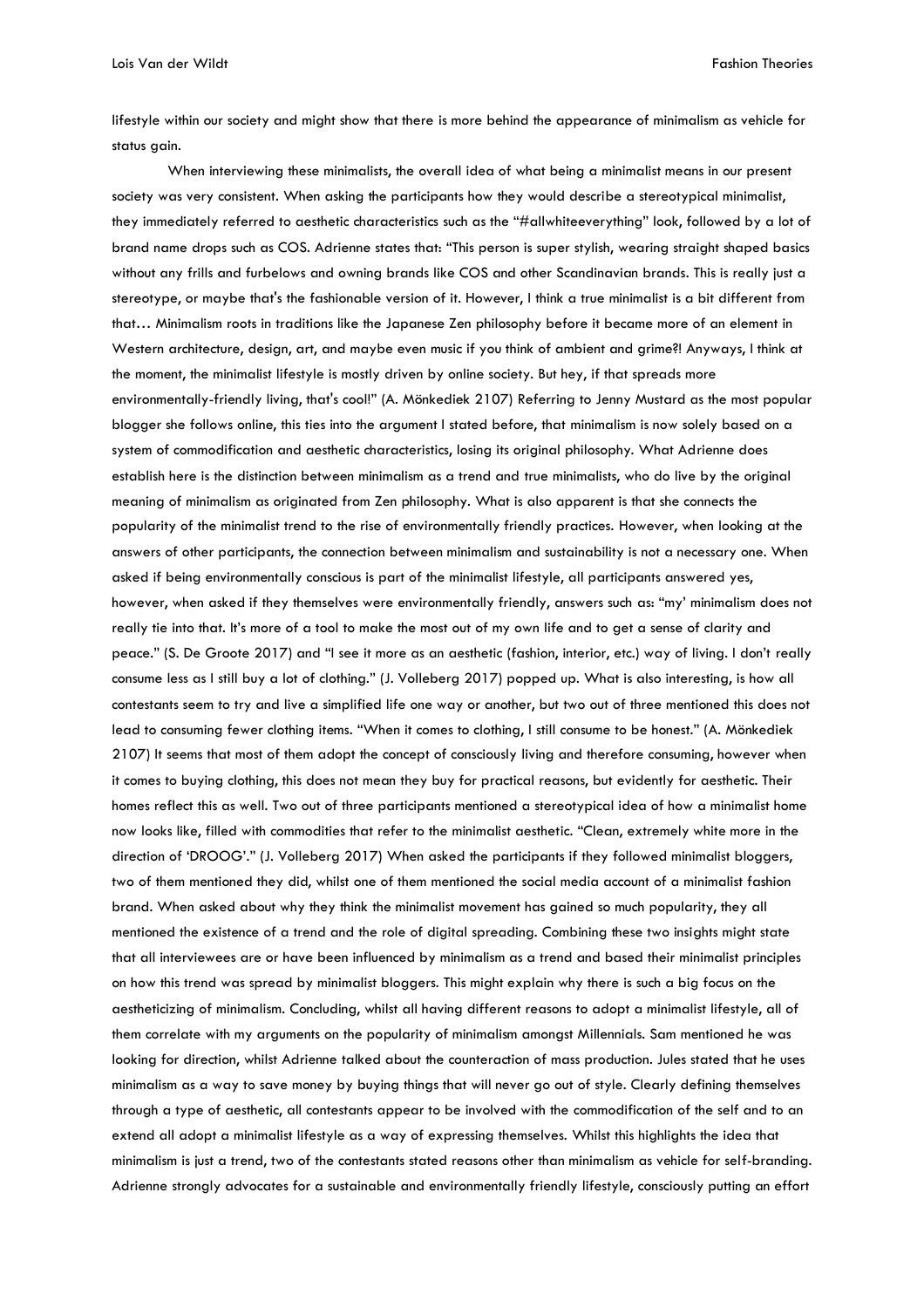in reducing belongings. Sam mentioned how he let go of unnecessary attachments and how it made him feel peaceful. These last reasons do induce the idea that the concept of 21st century minimalism rests partly on the principles of the original minimalist lifestyle and might contribute to a movement away from overconsumption.

#### **4 // Minimalism as Paradigm Shift**

"It is the essence of simplicity, normalness and serenity combined that characterizes all these recent fashion phenomena. This strengthens the hypothesis that the New Minimalism, in whichever form it may come, is the epitome of a paradigm shift." (C. Karg 2015, p. 20)

Despite her display of faux-minimalists and superficial imitators (C. Karg 2015, p. 40), Corinna Karg does see potential in vloggers and bloggers who adopt a minimalist style. Stating that fashion is an indicator of an actual cultural shift (C. Karg 2015, p. 1), Karg describes blog posts and our sociocultural context as indicators for a paradigm shift and further on claims that fashion is the vehicle which will put this shift into movement. "Fashion, as a cultural and creative force that is highly competent in the areas of communication and change, can contribute to re-modelling society and lasting prosperity." (Carbonaro and Goldsmith as cited by C. Karg 2015, p. 7). Her arguments support the idea that the "buying" in a minimalist way leads to a "decrease of unsustainability" (C. Karg 2105, p. 7). These environmental benefits have the potential for spiritual growth and the exposure and defeat of artificially induced needs might eventually lead to increased satisfaction and mindfulness, to a paradigm shift towards "being" instead of "having". (C. Karg 2105, p. 7) Here she places a lot of emphasis on the minimalist way of consuming. However, is it possible for the 21st century minimalist movement, which is reformed into a trend, to induce such a paradigm shift? "What differentiates these principles from other belief systems is that aesthetics are not dismissed as entirely insignificant or too worldly, on the contrary, refined design is a key factor to fulfilled being. Zen seems to show a way to realize the being mode without asceticism or renunciation of physical elegance." (C. Karg 2015, p. 14) This statement neglects the fact that 21st century minimalism is reduced to an aesthetic that is often completely removed from the sustainable and spiritual qualities of minimalism. By appropriating minimalism in a context of consumerism and commodification, it is hard to believe that the people who live by the original principles of minimalism can cause a paradigm shift, when at the same time the mainstream expression of minimalism leans more towards another way of materialism and disintegrates effort to move away from our consumer culture.

Karg's idea of minimalism indicates a spiritual approach to consumption, that highlights more importance on experiencing life than having belongings. She follows philosopher Ehrenfeld in this, who stresses the importance of embracing true authenticity to accomplish the shift from a culture of possession to a culture of spirituality and transcendence. (Ehrenfeld as cited by C. Karg 2015, p. 9) She continues to explain that one of the main reasons bloggers/vloggers on the Internet adopt a minimalist look is because it makes visible the real self. One of the bloggers she interviewed states: "For me, minimalism connotes power. When you wear [sic] minimalist attire, you have the power to control what others think about you purely based on you as a person. There are no connotations from colour or unnecessary frills. No one can jump to any conclusions when you give them no clues." (n.n. as cited by C. Karg 2015, p. 26) Completely discarding the commodification of the self, this statement can be refuted simply by pointing out that adopting a minimalist look to convey the idea of authenticity is influenced by the meanings of the commodities that are used to convey this idea. Another reason to adopt a minimalist image online, Karg explains, is minimalism's promise for a tranquil life and spiritual growth. One of her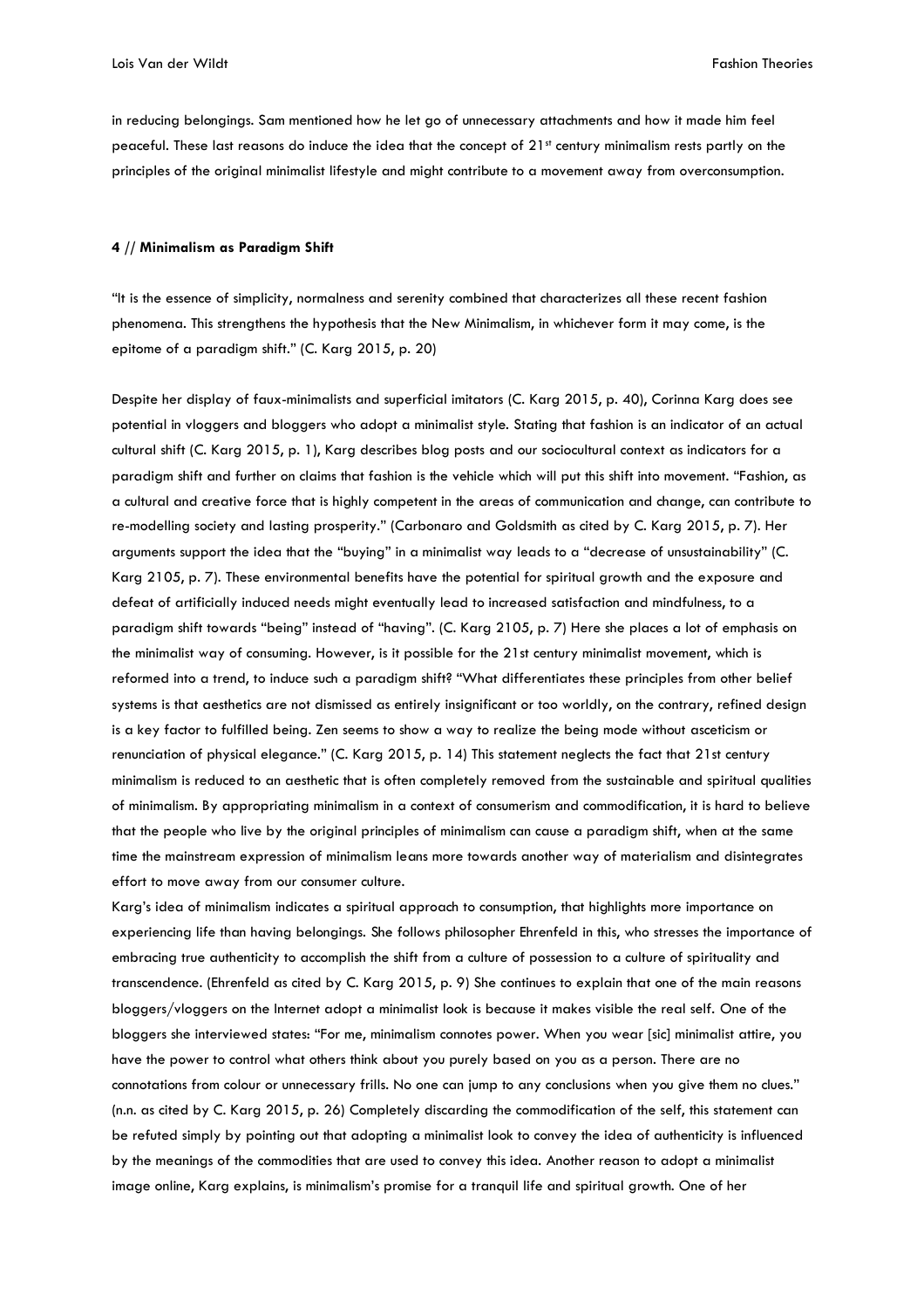interviewees states she sees this transition as an "enlightening experience, shedding past burdens, and flooding life with new meaning – transcending the old into a purer version of oneself." (Dayinmydreams.com as cited by C. Karg 2015, p. 29) It is apparent then that Karg acknowledges that the bloggers and vloggers she interviewed do not necessarily care for the principles minimalism supports on, (C. Karg 2015, p. 38) and in a way, they contradict these principles in the sense that they condense minimalism to a trend that rests on commodification. However, Karg focuses more on the fact that expressing this minimal style makes them feel better about themselves. (C. Karg 2015, p. 32) Knowing this, is the spiritual approach to consumption here then a substantiated way to move towards a paradigm shift as she claims it to be? If, within this society, "being" and focusing on experience and spirituality is connected to and defined by commodification and consumption, the answer to this question is likely negative.

#### **Conclusion**

In this paper, I aimed to critically assess the possibilities for the minimalist movement to move away from overconsumption and other capitalist constructions our society is characterized with. Analysing the concept of minimalism over the past centuries, I came to the understanding that whilst execution of these versions of minimalism vary, they all rely on the fundamental believe that less is in fact more, and the practical execution of this philosophy leads to a decluttered and peaceful mind. It seems that both the example of Jenny Mustard and the Thesis of Corinna Karg lead towards the conclusion that minimalism is something that has become extremely attractive due to these redeeming promises and popular aesthetic. However, analysing both, the attempt of Karg to see 21<sup>st</sup> century minimalism as a way of evoking a paradigm shift in consumer culture is one that fails under the concept of commodification. Whilst I do agree with Karg that the commodification of minimalism could lead to the buying of more sustainable items, the fact that this is mostly pursued because of selfish reasons such as the portraying of an online image and juxtaposes with a fast fashion movement that offers the same aesthetic in a system of mass-consumption, makes me wonder how the 21st minimalist movement can move past the hype and lead to actual changes towards a society that is less focused on consumption and capitalism and more on the Erich Fromm's concept of "being".

However, whilst the 21st century version of minimalism does not seem to offer a lot of leverage to transform society's constructs, it does induce the idea that minimalism is just part of an umbrella movement to find meaning or focus in life and react to the insecurities we now encounter in society. Like the 'No-Waste movement', the 'Vegan Movement', the rise of sustainable fashion brands. Based on the findings of Corinna Karg and the interviews I conducted, what can also be considered is that these movements are there to make us feel better and in control about ourselves and our lives in a society that seems to glorify discrimination and appears to be highly unstable.

## **References**

#### **Articles**

Becker, J., 2010. 1*0 Reasons Why Minimalism is Growing*. URL https://www.becomingminimalist.com/10-reasonswhy-minimalism-is-growing-a-k-a-10-reasons-you-should-adopt-the-lifestyle/ (accessed 6.13.17).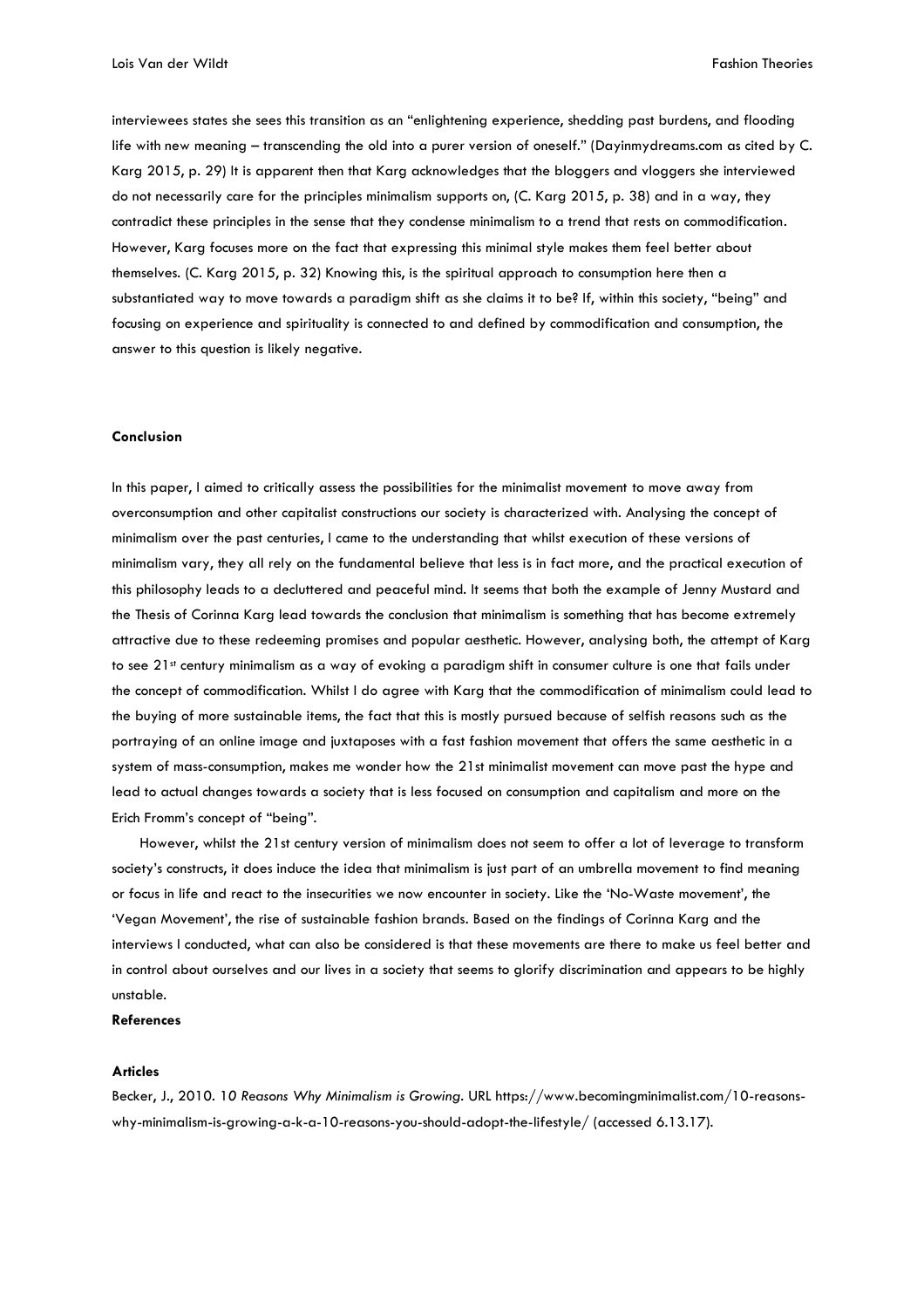Chayka, K., 2016. *The Oppressive Gospel of "Minimalism*". URL

https://www.nytimes.com/2016/07/31/magazine/the-oppressive-gospel-of-minimalism.html?\_r=2 (accessed 6.13.17).

Ehrenfeld, J.R., Hoffman, A.J., 2013. Flourishing: A Frank Conversation About Sustainability [WWW Document]. URL http://www.sup.org/books/title/?id=22399 (accessed 6.13.17).

Fields Millburn, J., Nicodemus, R., n.d. *What Is Minimalism?* URL http://www.theminimalists.com/minimalism/ (accessed 6.13.17).

Hill, G., 2013. *Living With Less. A Lot Less. - The New York Times*. URL http://www.nytimes.com/2013/03/10/opinion/sunday/living-with-less-a-lot-less.html?\_r=0 (accessed 6.13.17).

Karunungan, R.J., 2017. *Minimalism Trend: Will it save the planet?* URL http://climatetracker.org/minimalismtrend-will-it-save-the-planet/ (accessed 6.13.17).

Lim, M., 2016. *Less is more as Japanese minimalist movement grows.* URL http://www.reuters.com/article/us-japanminimalism-idUSKCN0Z50VP (accessed 6.13.17).

Lyons, K., 2016. *Generation Y, Curling or Maybe: what the world calls millennials - The Guardian.* URL https://www.theguardian.com/world/2016/mar/08/generation-y-curling-or-maybe-what-the-world-callsmillennials (accessed 6.13.17).

Weinswig, D., 2016. *Millennials Go Minimal: The Decluttering Lifestyle Trend That Is Taking Over* URL http://www.forbes.com/sites/deborahweinswig/2016/09/07/millennials-go-minimal-the-decluttering-lifestyletrend-that-is-taking-over/ (accessed 6.13.17).

Wolf, J., 2017. *Minimalism Movement, Artists and Major Works* URL http://www.theartstory.org/movementminimalism.htm (accessed 6.14.17).

### **Books**

Fromm, E., 1976, *To Have or To Be?* Michigan: Harper & Row

#### **Encyclopedias**

Nagatomo, S., 2017. *Japanese Zen Buddhist Philosophy,* in: Zalta, E.N. (Ed.), The Stanford Encyclopedia of Philosophy. Metaphysics Research Lab, Stanford University.

## **Journals**

Davis, J., 2003, The Commodification of Everything: *The Commodification of Self,* The Hedgehog Review, vol. 5, no. 2. URL http://www.iasc-culture.org/THR/archives/Commodification/5.2EDavis.pdf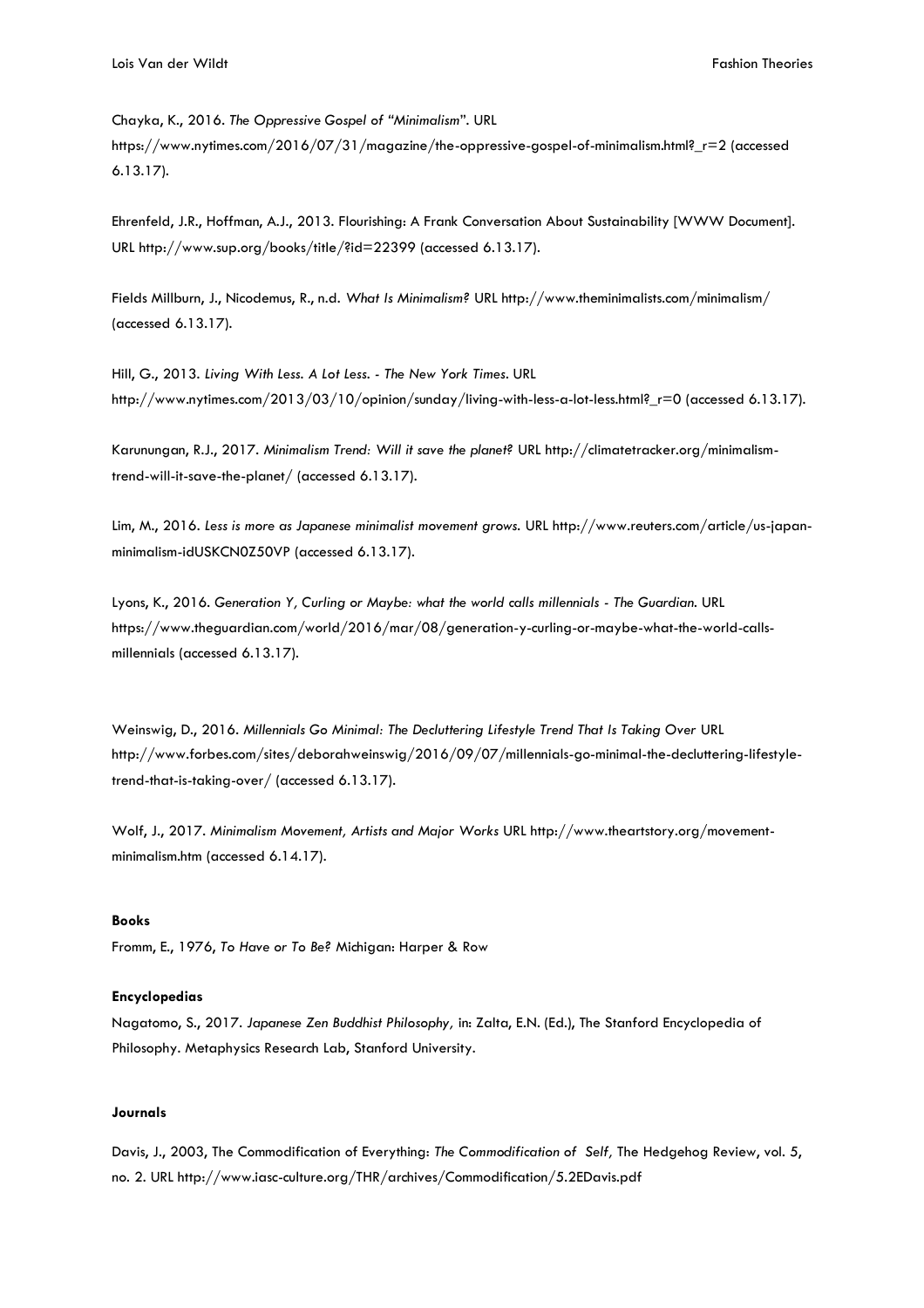## **Theses**

Karg, C., 2015, N*ew Fashion Minimalism in an Affluent Society - A Paradigm Shift?.* Thesis, The Swedish School of Textiles. University of Boras

# **Videos**

Mustard, J., 2017, *5 annoying myths about minimalism.* URL https://www.youtube.com/watch?v=ox6FXINFGBc&t=461s (accessed 6.14.17).

Mustard, J., 2017, *10 things every minimalist needs.* URL https://www.youtube.com/watch?v=FLy25Ux9qZE&t=577s (accessed 6.14.17).

Mustard, J., 2016, *How to become a minimalist – my story* URL https://www.youtube.com/watch?v=AhJc8wtQbxQ (accessed 6.14.17).

### **Appendix**

- A. Interviews
- B. Images

## **A. Interviews**

## **A.1. Interview with Adrienne Mönkediek (2017)**

- 1. Why do you think the minimalist movement has gained so much following lately? *Social Media Trend*
- 2. When did you adopt a minimalist lifestyle?

*As I am quite orderly, I never possessed many items that would clutter my life. Also, my style always has been very minimalistic. I got attracted to how smart and sophisticated it looked from a very young age. However, I am consciously transitioning for about a few months now.*

3. Why did you become a minimalist?

*First of all, as a counteract to the production of mass products that come with a short lifespan. This goes hand in hand with environmental reasons. Taking the status quo of our planet in consideration, I think it is reckless, if not almost ridiculous to consume the way the westernised society (sadly still) does. We possess so much, while so many people lack the most basic necessities. I mean, this imbalance is of no fault of one's one, as we cannot influence what we are born into.*

4. What does living a "minimalist lifestyle" mean to you?

*To me personally it means consuming less, consuming consciously, opting for a 'zero'-waste lifestyle, which is difficult to achieve nowadays. I try to avoid packaging when grocery shopping, but even Whole Foods or organic products are wrapped in plastic. Furthermore, I prefer to re-use objects and integrate them into my*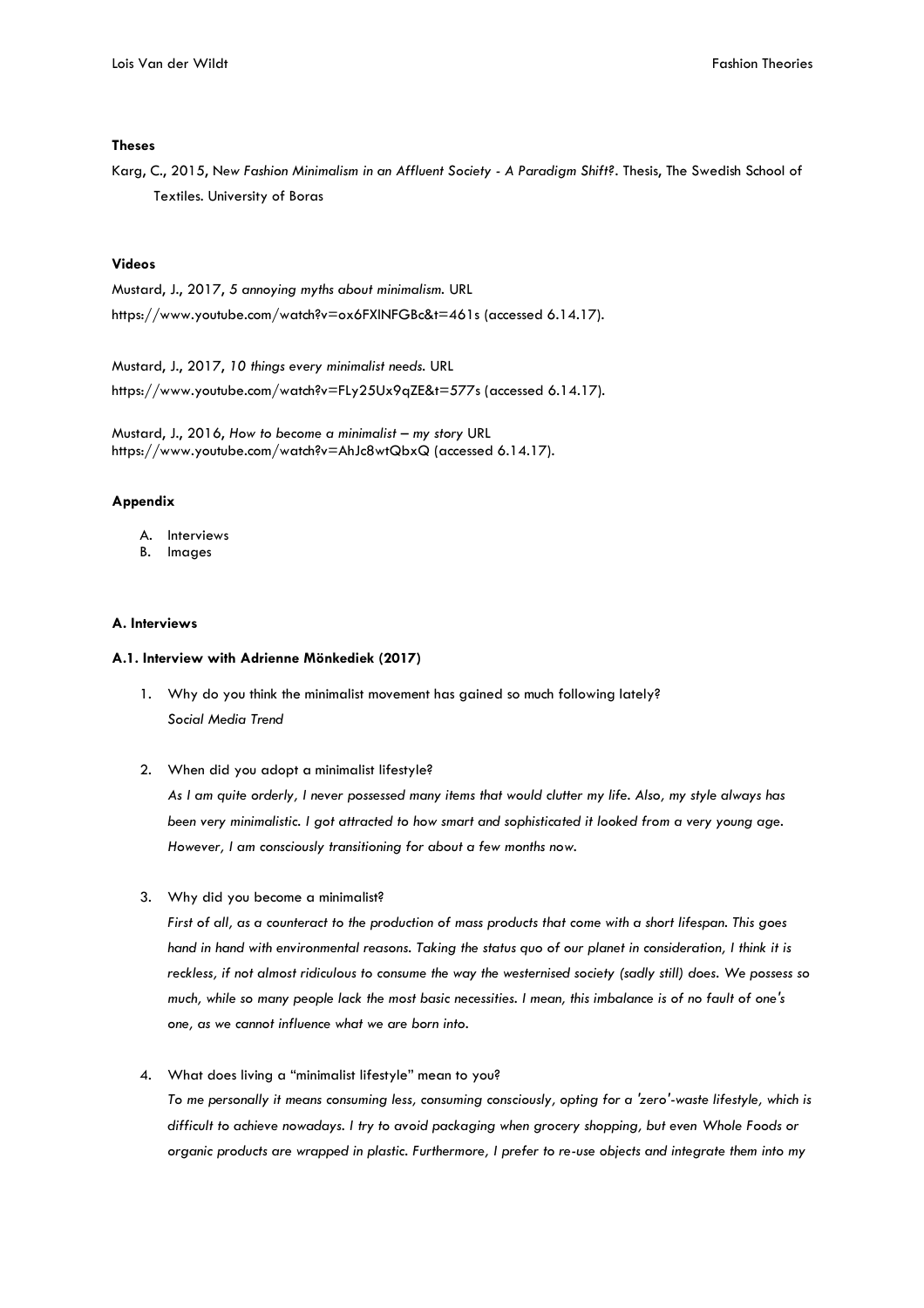*interior, - or more recently I started to make my own care products. You don't have to be a desperate Youtube-housewive to DIY.* 

*Another definition of having a 'minimalist' lifestyle in my opinion is repairing things instead of replacing them immediately. I love the wabi-sabi concept ;). As an example, I own four plates – admittedly, it only allows us (boyfriend incl.) to invite two people over for dinner, but when one of them broke, I fixed it instead of throwing it away. I think it's a beautiful thing. To be honest, I also did it because they were handmade in Columbia and a bit pricey, but that value for money makes me keep things for a much longer time span – that's why I try to avoid cheap stuff that is bought impulsively, because I wouldn't feel such a big barrier when throwing it in the trash if you know what I mean.*

5. Can you describe how a stereotypical minimalist looks like to you?

*If I think of the typical minimalist, a picture of this #allwhiteeverything blogger comes into my head. Someone, who lives in a white, neat space with only a very few essentials, almost spartanic. Of course this person is super stylish, wearing straight shaped basics without any frills and furbelows and owning brands like COS and other Scandinavian brands. This is really just a stereotype, or maybe that's the fashionable version of it. However, I think a true minimalist is a bit different from that. Maybe you already know that, but minimalism roots in traditions like the Japanese Zen philosophy before it became more of an element in Western architecture, design, art, and maybe even music if you think of ambient and grime?! Anyways, I think at the moment, the minimalist lifestyle is mostly driven by online society. But hey, if that spreads more environmentally-friendly living, that's cool!*

#### **A.2. Interview Sam De Groote (2017)**

- 1. Why do you think the minimalist movement has gained so much following lately? *On one hand, the spread of ideas in general has sped up exponentially in the digital era, so I think movements and philosophies of all kinds have an easier time gaining traction. As far as minimalism specifically, I believe that advertising and the ideology of consumerism have reached a point that is so easily recognizable as twisted that many people find themselves looking for alternative ways to live and be.*
- 2. When did you adopt a minimalist lifestyle? *At age 18-19. I'm 25 now.*
- 3. Why did you become a minimalist? *I was going through a personal crisis. I took some time to focus on my priorities and to identify what I wanted out of life. Then I eliminated everything else.*
- 4. What does living a "minimalist lifestyle" mean to you? *It means being conscious. Not living on autopilot. Taking an honest look at how you're spending your time and money. Is that person really being a friend to you? Are those clothes really adding any value? What are you getting out of this TV show? What are the few essentials (people, possessions, activities) that actually deserve your time and attention?*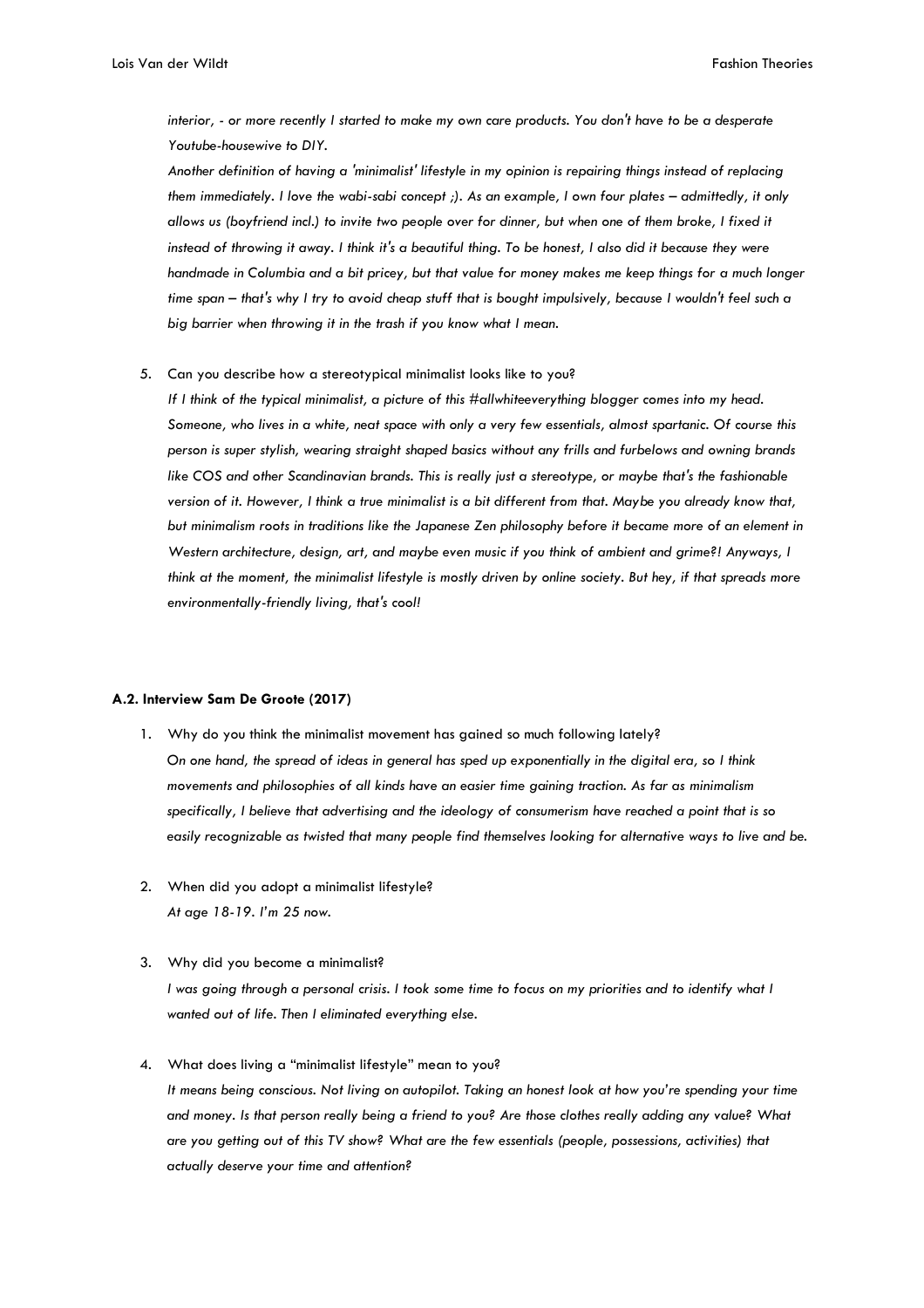- 5. Can you describe how a stereotypical minimalist looks like to you? *The stereotypical concept revolves around a dramatic reduction of the amount of possessions you own, often with some artificial number in mind. Also, the colour white comes to mind. That's just a temporary fad, though. Minimalists have been here since Buddha and Jesus all the way up to Thoreau, Emerson and Kerouac.*
- 6. Are you environmentally conscious? If so, how? 'My' minimalism does not really tie into that. It's more of a tool to make the most out of my own life and to *get a sense of clarity and peace.*
- 7. Do you think being environmentally conscious is part of the minimalist lifestyle? *They often go hand in hand, but I don't think they have to. I think the point is to just generally be conscious of what you're doing and to design your own life instead of following some script based on habit and cultural conditioning.*
- 8. How would you describe your clothing style?

*I like clothing that feels and looks simple and natural. A few months ago, I was living in Thailand and I'd wear t-shirts with cotton pants or shorts and sandals, pretty much every day. I liked that. It makes you feel free and put together at the same time. I've never really liked formal clothing. That being said, I do wear a grey blazer to work because it seems people take you more seriously that way.*

- 9. What does your home look like? (Generally speaking) *It's spacious and has a lot of light coming in. There's nothing in it that I do not love.*
- 10. Finally, do you follow any minimalist blogs? If yes then why? *Tim Ferriss's lifestyle design blog and Colin Wright's blog 'Exile Lifestyle', amongst others, were pretty inspiring to me when I was younger. Now I mostly do my own thing, because I'm no longer looking for older 'role models' to follow, I don't need validation.*

# **A.3. Interview Jules Volleberg (2017)**

- 1. Why do you think the minimalist movement has gained so much following lately? *I personally think this happened a couple years ago. Don't really know why to be honest. I think it became more a trend that a lot of people follow.*
- 2. When did you adopt a minimalist lifestyle? *About 4 years ago*
- 3. Why did you become a minimalist? *Because minimal clothing doesn't go out of fashion and therefore I can keep my clothing longer and don't need / want to buy less clothing.*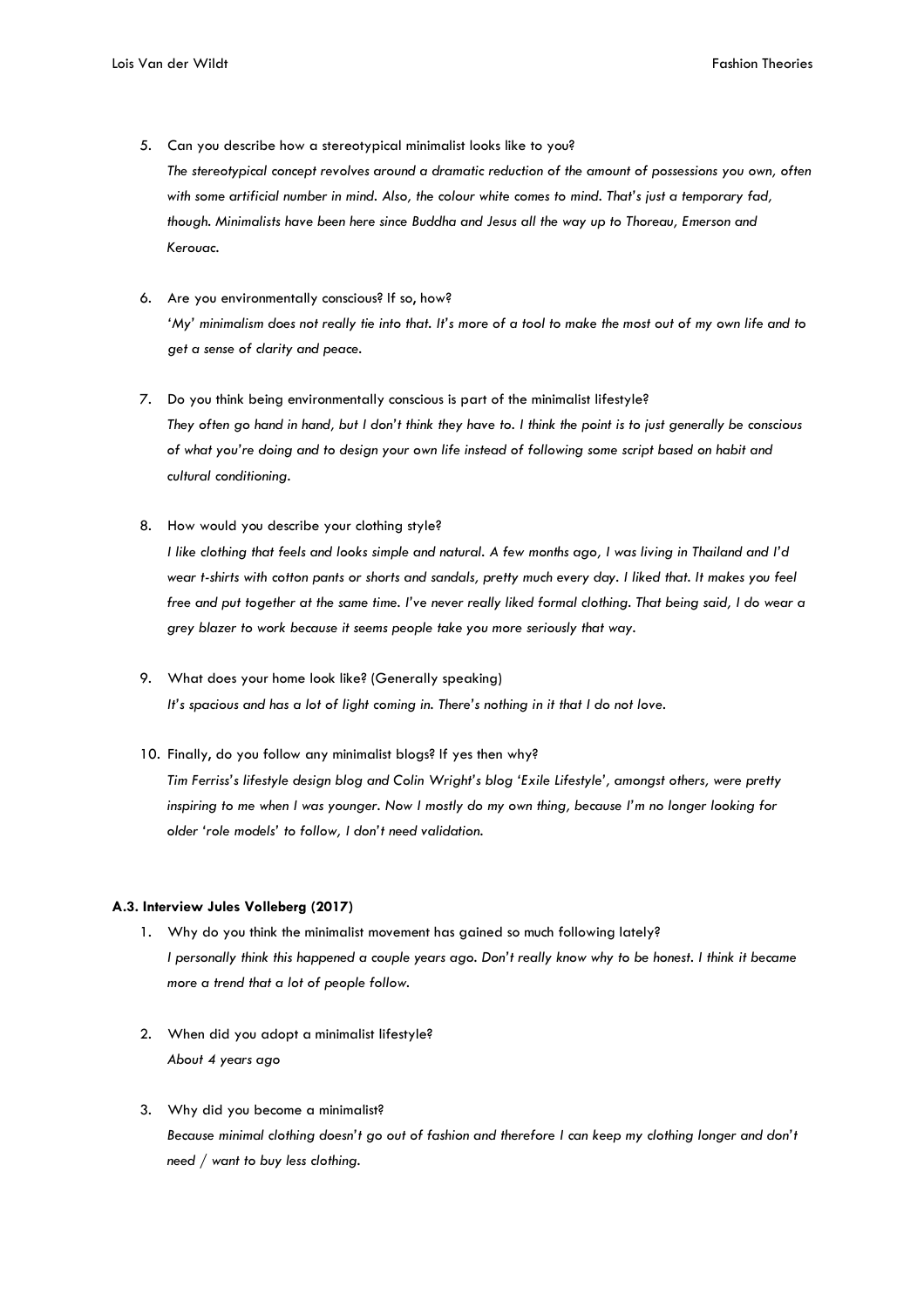- 4. What does living a "minimalist lifestyle" mean to you? *I see it more as an aesthetic (fashion, interior, etc.) way of living. I don't really consume less as I still buy a lot of clothing.*
- 5. Can you describe how a stereotypical minimalist looks like to you? *Only wearing black (just cudding). They look like a lookbook shot from COS.*
- 6. Are you environmentally conscious? If so, how? *Yes, buy second hand clothing, don't wash my clothes often, sell my clothing instead of throwing it away, etc.*
- 7. Do you think being environmentally conscious is part of the minimalist lifestyle? *I think so. One needs to buy less items if they don't go out of fashion.*
- 8. How would you describe your clothing style? *Classic, understated, relaxed*
- 9. What does your home look like? (Generally speaking) *Clean, extremely white more in the direction of DROOG.*
- 10. Finally, do you follow any minimalist blogs? If yes then why? *No, I don't follow blogs and despise them to be honest. I do follow some vintage margiela Instagram accounts*

# **B. Images**

# **B.1 Description on Jenny Mustard's Instagram Account (2017)**



# **B.2. Image on Jenny Mustard's Instagram Account (2017)**